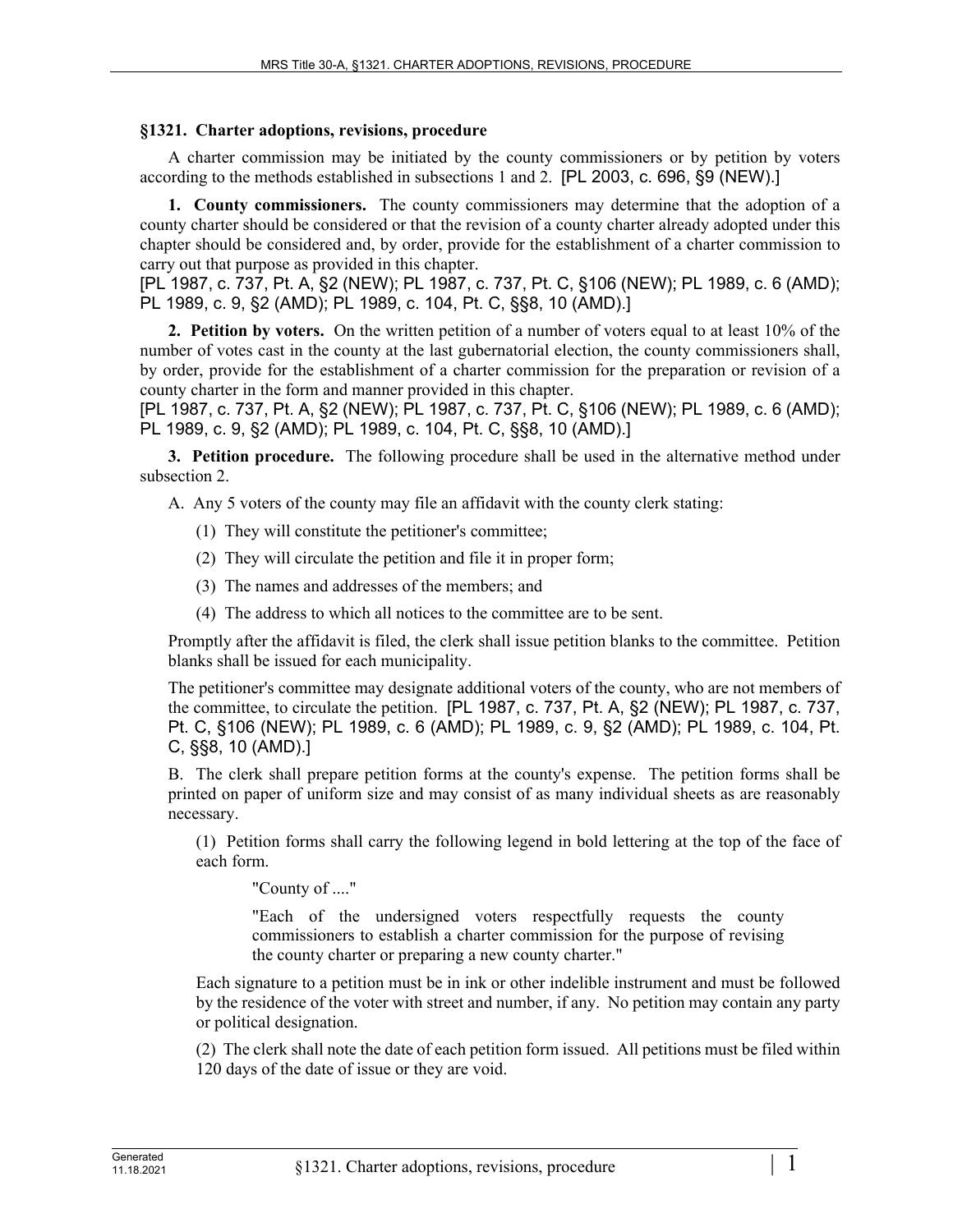(3) Each petition form shall have printed on its back an affidavit to be executed by the circulator, stating that the circulator personally circulated the form, the number of signatures on the form, that all the signatures were signed in the circulator's presence, that the circulator believes them to be genuine signatures of the persons whose names they purport to be, that each signer has signed no more than one petition and that each signer had an opportunity to read the petition before signing. Before filing the petitions under subparagraph (4), the circulator shall submit them to the registrar of each municipality concerned for certification according to Title 21‑A, section 354, subsection 7, paragraph B.

(4) Petition forms shall be assembled as one instrument and filed at one time with the clerk. The clerk shall note the date of filing on the forms.

[PL 1987, c. 737, Pt. A, §2 (NEW); PL 1987, c. 737, Pt. C, §106 (NEW); PL 1989, c. 6 (AMD); PL 1989, c. 9, §2 (AMD); PL 1989, c. 104, Pt. C, §§8, 10 (AMD).]

**4. Procedure after filing.** Within 20 days after the petition is filed, the clerk shall complete a certificate as to its sufficiency, specifying, if it is insufficient, the particulars which render it defective. The clerk shall promptly send a copy of the certificate to the petitioners' committee by mail and shall file a copy with the county commissioners.

A. A petition certified insufficient for lack of the required number of valid signatures may be amended once if the petitioners' committee files a notice of intention to amend it with the clerk within 2 days after receiving the copy of the clerk's certificate.

Within 10 days after the notice of intention is filed, the committee may file a supplementary petition to correct the deficiencies in the original petition. This supplementary petition must in form and content comply with the requirements for an original petition under subsection 3. [PL 1987, c. 737, Pt. A, §2 (NEW); PL 1987, c. 737, Pt. C, §106 (NEW); PL 1989, c. 6 (AMD); PL 1989, c. 9, §2 (AMD); PL 1989, c. 104, Pt. C, §§8, 10 (AMD).]

B. Within 5 days after a supplementary petition is filed, the clerk shall complete and file a certificate as to its sufficiency in the manner provided for an original petition. [PL 1987, c. 737, Pt. A, §2 (NEW); PL 1987, c. 737, Pt. C, §106 (NEW); PL 1989, c. 6 (AMD); PL 1989, c. 9, §2 (AMD); PL 1989, c. 104, Pt. C, §§8, 10 (AMD).]

C. Any petition finally determined to be insufficient is void. The clerk shall stamp the petition void and seal and retain it in the manner required for secret ballots. [PL 1987, c. 737, Pt. A, §2 (NEW); PL 1987, c. 737, Pt. C, §106 (NEW); PL 1989, c. 6 (AMD); PL 1989, c. 9, §2 (AMD); PL 1989, c. 104, Pt. C, §§8, 10 (AMD).]

[PL 1987, c. 737, Pt. A, §2 (NEW); PL 1987, c. 737, Pt. C, §106 (NEW); PL 1989, c. 6 (AMD); PL 1989, c. 9, §2 (AMD); PL 1989, c. 104, Pt. C, §§8, 10 (AMD).]

## **5. Election procedure.**

[PL 2003, c. 696, §10 (RP).]

## SECTION HISTORY

PL 1987, c. 737, §§A2,C106 (NEW). PL 1987, c. 737, Pt. A, §2 (NEW). PL 1987, c. 737, Pt. C, §106 (NEW). PL 1989, c. 6 (AMD). PL 1989, c. 9, §2 (AMD). PL 1989, c. 104, §§C8,10 (AMD). PL 1989, c. 104, Pt. C, §§8, 10 (AMD). PL 2003, c. 696, §§9,10 (AMD).

The State of Maine claims a copyright in its codified statutes. If you intend to republish this material, we require that you include the following disclaimer in your publication:

*All copyrights and other rights to statutory text are reserved by the State of Maine. The text included in this publication reflects changes made through the First Special Session of the 130th Maine Legislature and is current through October 31, 2021. The text*